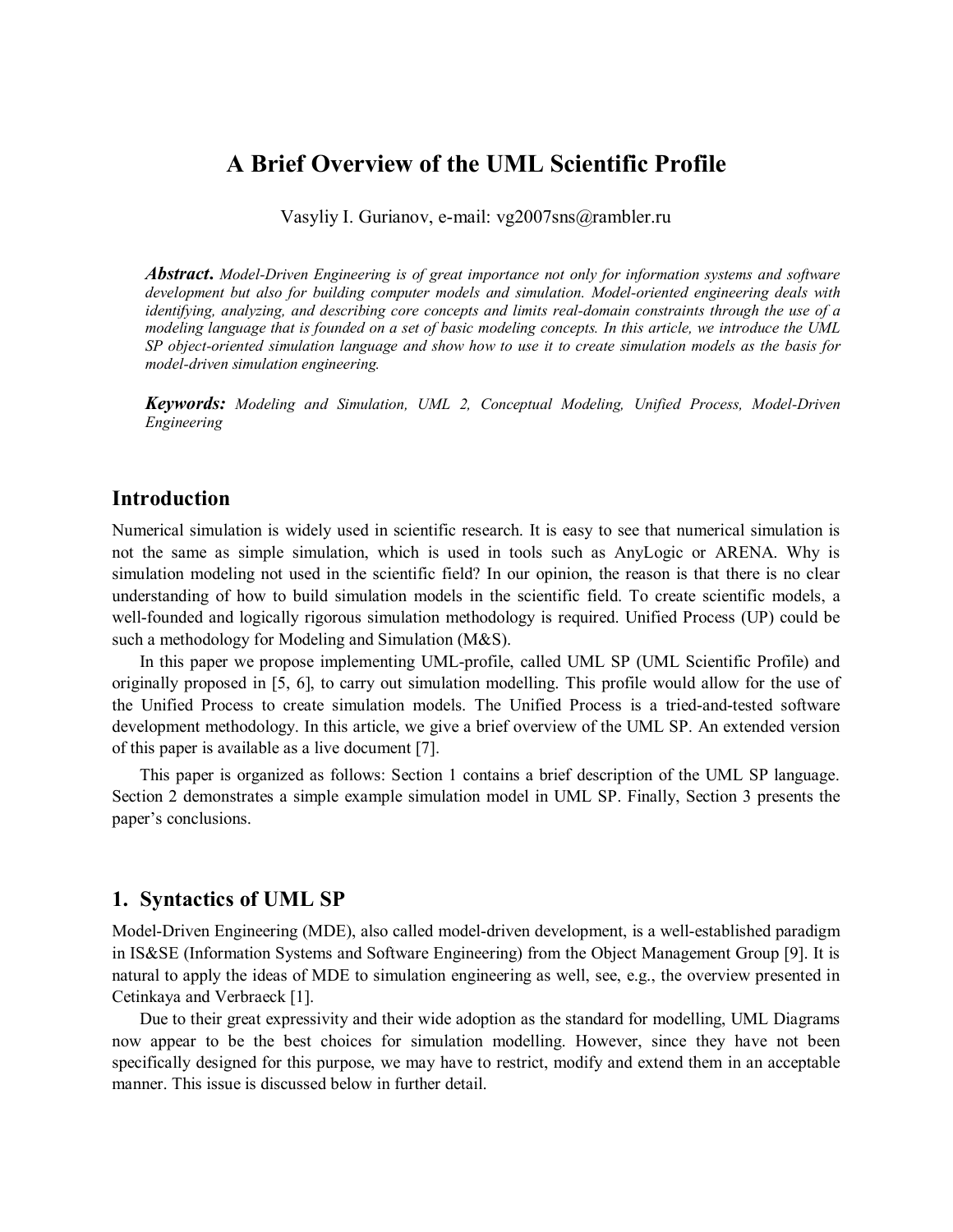The UML SP has been used for the development of simulation models. It is a profile of UML. The UML SP profile contains a set of stereotyped classes that support the design of conceptual models according to the decomposition principle. Moreover, the profile also contains some constraints restricting the way the modelling elements may be related. UML SP models do not depend on programming languages.

UML-diagrams have a double semantic in UML SP. In the computational semantic, the class diagram serves as a model of the program. In the problem domain semantic, the class diagram is the ontology. Class is considered as a frame as per Marvin Minsky (more precisely, as in the Protégé system), where the name of the class is the name of the frame. The tagged value "Concept" defines the notion from the problem domain. Class Attributes are slots of the frame. Operations are procedures of the frame. Attributes and Operations also define Concepts.

UML SP allows for the use of UP to develop simulation models. The methodology is applicable for OOS (Object-Oriented Simulation) and ABS (Agent-Based Simulation). This UP modification is called SSP (Simulation with Scientific Profile). SSP includes several models: Use-Case, Analysis, and Design.

The main artefact is the Analysis model. The base method of UML SP is the decomposition principle, as in the IDEF0 (or SADT) methodology. The syntax of UML SP consists of fifteen stereotypes for the execution of decomposition. We use the UML extension mechanism of a UML profile for defining a simulation modelling language whose elements represent the decomposition artefacts.

We view an Analysis model as a conceptual MDE model. There is overall agreement that conceptual modelling is an important first step in a simulation engineering project [11]. However a discussion [13] revealed that there is no agreed-upon definition of what is a conceptual model in M&S. We agree with the following definition [12]: "a formal specification of conceptualization", or "an ontological representation of the simulation that implements it". This corresponds to what is called a domain model in MDE. This definition comes closest to the view taken in this paper.

A similar approach was proposed in the works [2, 3]. The authors presented a Unified Foundational Ontology (UFO) based on theories from Formal Ontology, Cognitive Psychology, Linguistics, Philosophy of Language, and Philosophical Logic. If the set of UML SP stereotypes is created on the decomposition principle then a set of ontoUML stereotypes is selected based on the UFO. In terms of the level of abstraction, UML SP occupies an intermediate position between ontoUML and SysML [10].

### **2. Simulation model example**

We'll look at an example to illustrate the use of the profile. Consider the typical service queue from [4]. This will allow you to see the similarities and differences in the use of the UML SP and ontoUML profiles.

In the example service queue system, customers arrive at the service desk at random times, where they have to wait in line when the service desk is busy. Otherwise, when the support service is not busy, it is immediately served by a clerk. Each time the service is completed, the next request from the queue, if any, will be served.

A starting conceptual model of this system may appear as shown in Figure 1.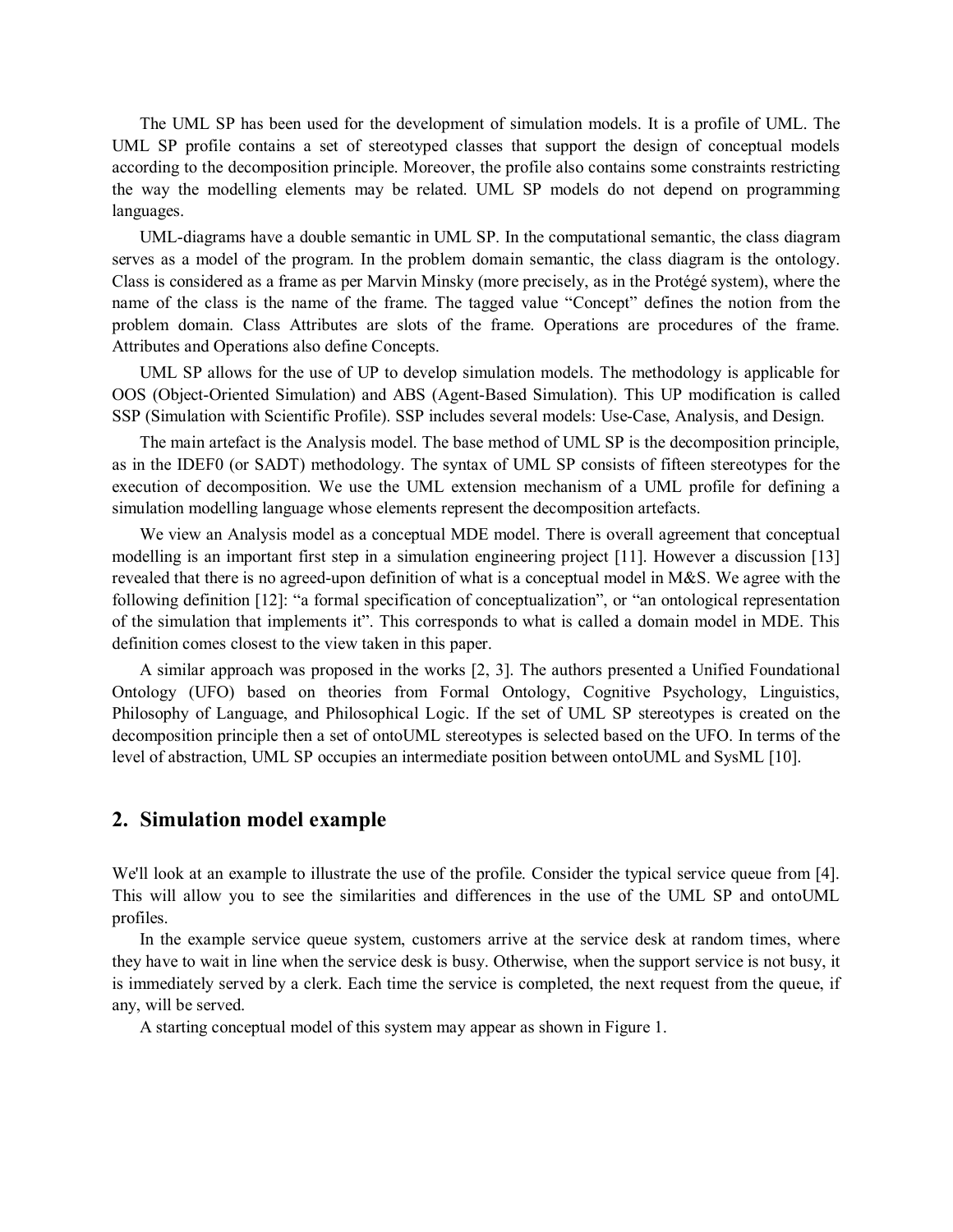

Fig. 1: Conceptual classes for the simulation model.

The SSP modeling guidelines require that we applied a *Composite* pattern (by GoF). In UML SP, the conceptual model is the ontology. The ontology of the Queue System is depicted in Figure 2 (we use the C++ syntactic). In this brief overview, we will not explain the purpose of stereotypes, since their meaning is intuitively clear from the diagram. For a formal definition see [6, 7].



Fig. 2: Ontology for the simulation model.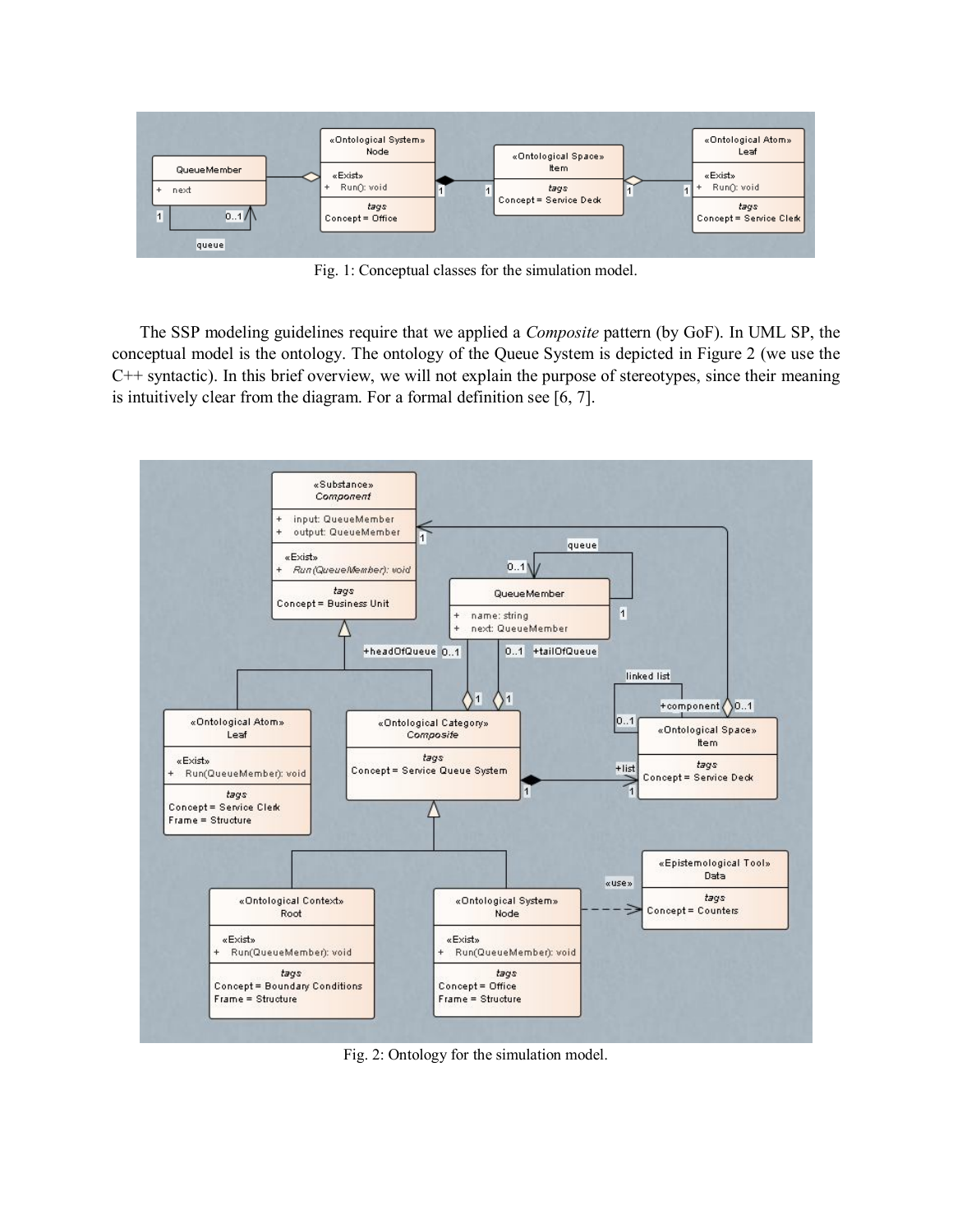Computational semantics: the class diagram is a variant of a *Composite* pattern.

In problem domain semantics, the ontology defines the following modelling concepts.

A 'Component' frame defines the 'Business Unit' concept. It has 'input' and 'output' attributes, i.e. it is an open system.

A 'Leaf' frame define 'Service Clerk' concept.

.

A 'Composite' frame defines the 'Service Queue System' concept and has a 'list' slot. It is an abstract class. The 'list' slot defines the 'Office Space' concept. Both slots 'head' and 'tail' define the 'Queue' concept. Class 'QueueMember' is not a frame. It is included to define the 'Queue'. This class has 'name' and 'next' attributes.

A 'Root' frame defines the 'Boundary and Initial Conditions' concept. It is a boundary for the system.

A 'Node' frame defines the 'Office' concept and it is a concrete class.

Both frames 'Leaf' and 'Root' are symmetric. If we select the clerk as an observer then the 'Root' frame take the atomic frame.

Class operations define rules for changing slots and also define concepts. A critical meaning is given to the operations of the «Exist» stereotype. These operations determine the course of model time.

As a rule, ontology alone is not enough to describe a model. For example, it is required to define the operations algorithm in some detail. One may use communication diagrams for this purpose, Figure 3



Fig. 3: The messaging order.

Figure 3 describes one tick of the simulation (single call to operation «Exist» of the 'Node' class). The initial state is of two private customers in the queue. A private customer enters the office from the street. The customer stands at the end of the queue. A customer approaches the clerk. The queue is shifted. The clerk is serving the customer. The customer leaves the clerk and the office. According to the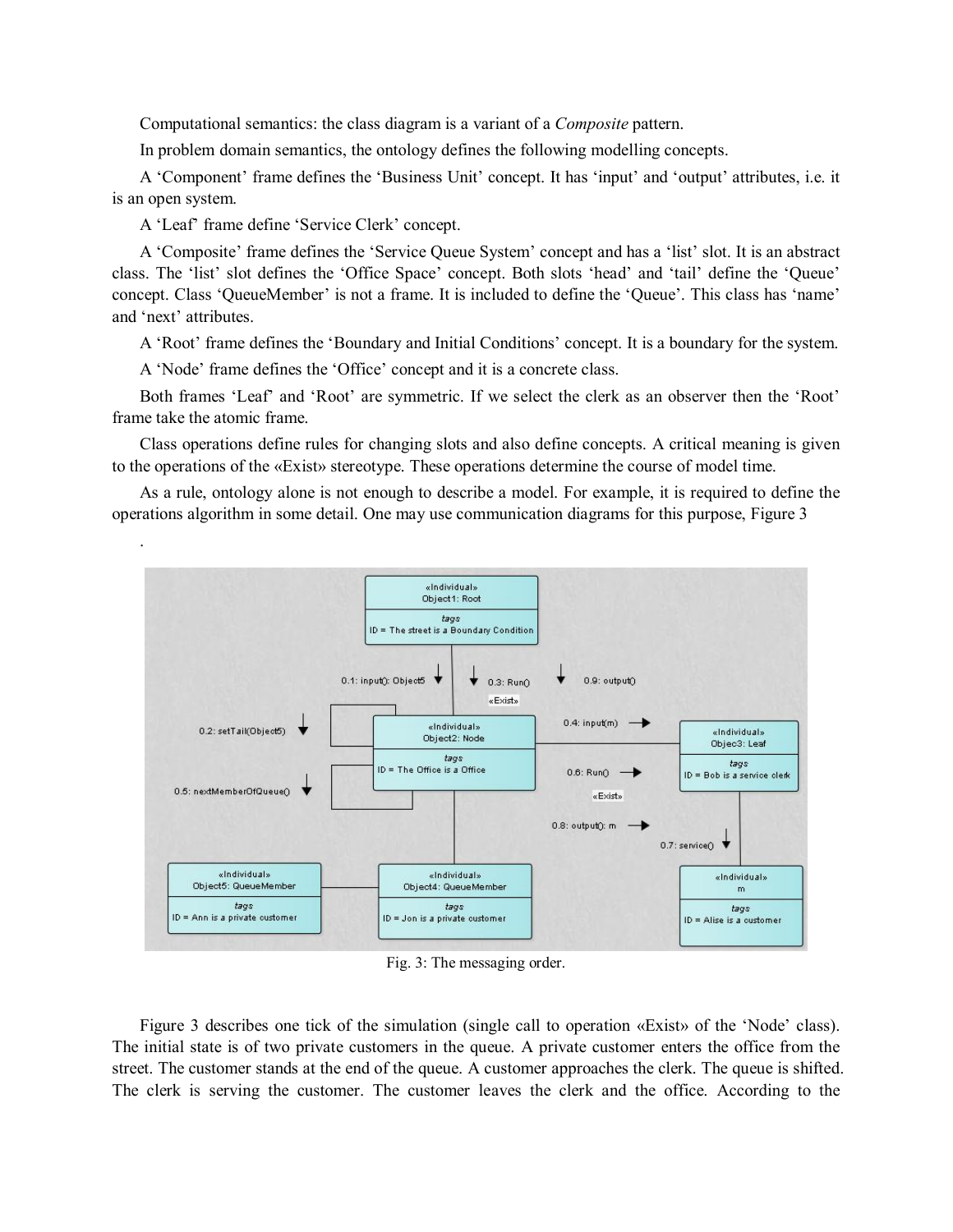definition of the «Exist» stereotype, events are not ordered in time, but what is important is the order in which objects exchange messages.

### **Conclusion**

To sum up after everything has been detailed. The core concept of UML SP is a communicative paradigm: any object of reality can be described as a system of elementary communicative acts.

The basic idea of the usage of UML SP is a description of the object of study as a semantic net. The semantic net is the non-numeric model. UML SP models may be used for modelling objects with absent mathematical models.

UML SP allows the Unified Process to be used in simulation engineering. This creates a solid foundation for scientific simulation. The current version of the language is UML2 SP ver. 1.1.

The proposed approach is interesting because it allows one to describe the object of study as a semantic network and we can do so without a mathematical model. Thus, the semantic networks offer an alternative to mathematical modelling. This is especially valuable when the mathematical model is unknown. Note that the transformation of a mathematical model into a semantic network is, in general terms, far from a trivial operation. Such is also true for the inverse transformation. Semantic networks are currently used to represent knowledge in AI (Artificial Intelligence). However, as we have shown, semantic networks may be used to create scientific models as well. In our opinion, this line of research deserves special attention.

A real-world example of using the UML SP for scientific simulation can be found in our article [8].

### **References**

- [1] Cetinkaya D and A. Verbraeck. Metamodeling and Model Transformations in Modeling and Simulation. In: S. Jain, R.R. Creasey J. Himmelspach, K. P. White, and M. Fu. Proceedings of Winter Simulation Conference. Phoenix, Arizona, USA. 2011.
- [2] Guizzardi, G. Ontological foundations for structural conceptual models. PhD thesis, University of Twente, Enschede, The Netherlands. CTIT Ph.D.-thesis series No. 05-74 ISBN 90-75176-81-3. 2005.
- [3] Guizzardi G. and G. Wagner. Using the Unified Foundational Ontology (UFO) as a Foundation for General Conceptual Modeling Languages. In Poli R., M . Healy and A. Kameas (Eds.), Theory and Applications of Ontology: Computer Applications., 175 196. 2010. Available from: http://www.inf.ufes.br/~gguizzardi/TAO-CR.pdf
- [4] Guizzardi G. and G. Wagner. Tutorial: conceptual simulation modeling with onto-UML. Proceedings of the 2012 Winter Simulation Conference. C. Laroque, J. Himmelspach, R. Pasupathy, O. Rose, and A.M. Uhrmacher, eds. 2012. Available from https://www.researchgate.net/publication/261117848 Tutorial Conceptual simulation modeling with Onto-UML
- [5] Gurianov V.I. Simulation with UML SP. Cheboksary: SPbSEU, branch in Cheboksary, 2014. 136 p. (In Russian)
- [6] Gurianov V.I. Metamodel of simulation language UML2 SP //The Seven All-Russia Scientific-Practical Conference on Simulation and its Application in Science and Industry «Simulation. The Theory and Practice» («IMMOD-2015»), Moscow, 21-23 October, 2015. – Vol. 1. – M.: IPU RAN, 2015. P.59-62. (In Russian)